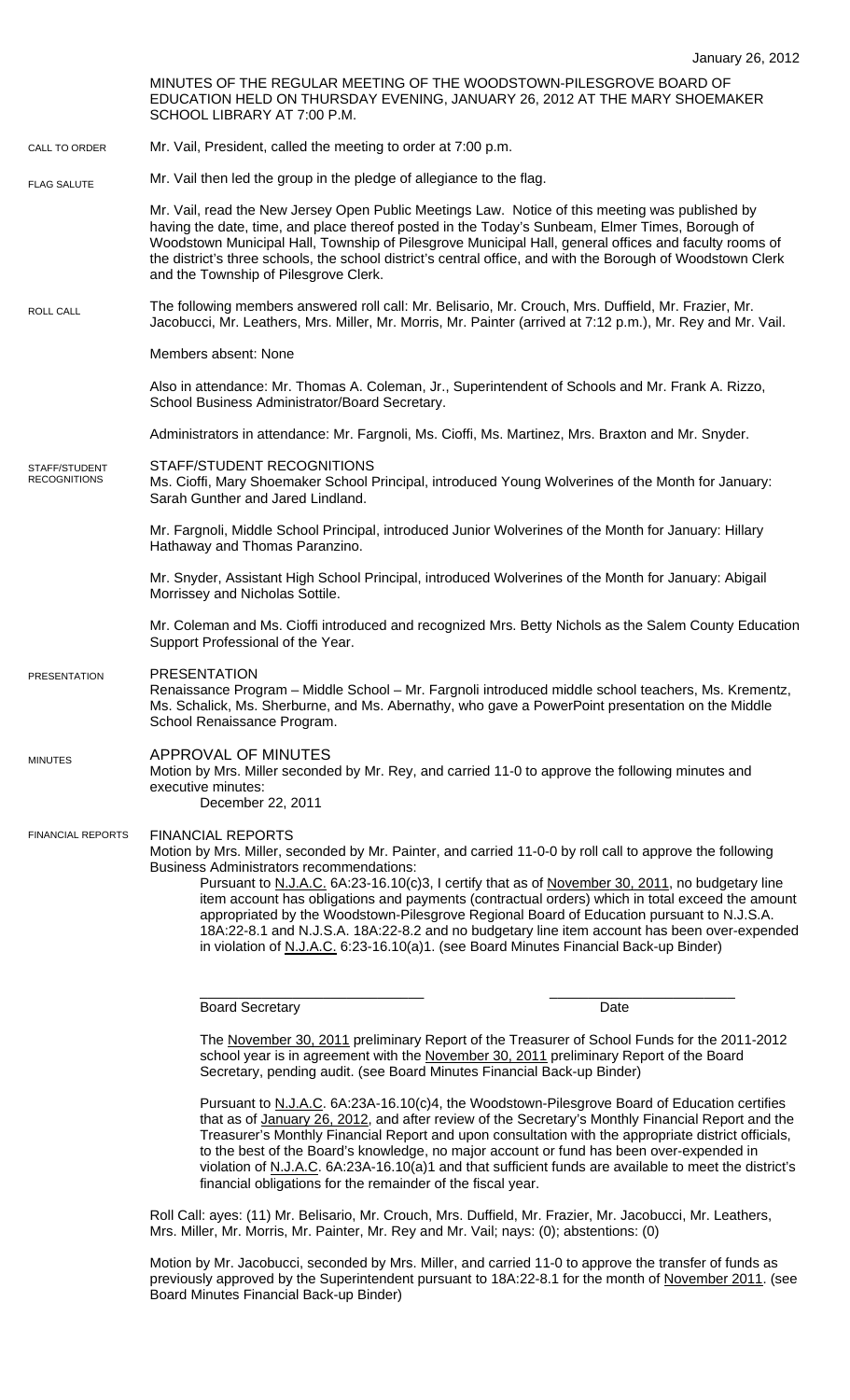Motion by Mrs. Miller, seconded by Mr. Leathers, and carried 11-0-0 by roll call to approve the EFT's for November 2011, additional hand check payments for November 2011 and payment list for the month of January 2012. (see Board Minutes Financial Back-up Binder) Roll Call: ayes: (11) Mr. Belisario, Mr. Crouch, Mrs. Duffield, Mr. Frazier, Mr. Jacobucci, Mr. Leathers, Mrs. Miller, Mr. Morris, Mr. Painter, Mr. Rey and Mr. Vail; nays: (0); abstentions: (0) Motion by Mr. Painter, seconded by Mrs. Miller, and carried 11-0 to approve voiding the following checks: Check #50892 dated 10/27/11, payable to Anderson's It's Elementary, in the amount of \$53.45, issued under P.O. #575-12 due to bill already being paid through student activities. Check #51196 dated 12/22/11, payable to Be The Best You Are Inc., in the amount of \$345.00, issued under P.O. #908-12. Original check canceled due to change in registration of participants. Check will be reissued under check #51350. Motion by Mrs. Miller, seconded by Mr. Leathers, and carried 11-0 to accept the following reports: (see Board Minutes Financial Back-up Binder): Student Activities Account and Athletic Account for the month of December 2011 Scholarships for the month of December 2011 Cafeteria report for the month of November 2011. Motion by Mrs. Miller, seconded by Mr. Leathers, and carried 9-0 (voting not applicable to sending district representatives) to accept the Woodstown Community School report for the month of December 2011. (see Board Minutes Financial Back-up Binder) AUDIENCE PARTICIPATION - None EDUCATIONAL PROGRAMS COMMITTEE The Board reviewed the January 19, 2012 Educational Programs Committee Report submitted by Mrs. Miller. The following recommendations were acted upon: Motion by Mrs. Miller, seconded by Mr. Rey, and carried 10-0-1 by roll call to approve the following: Attestation to the accuracy of the responses provided on the NJQSAC Statement of Assurance for School Year 2011-2012. High School field trips. (see page \_\_\_) Home Instruction approval for the following students: Local ID #120431 – medical Acceptance of district Harassment, Intimidation and Bullying report dated January 2012, and to provide notification letters as required to the parents/guardians advising that this information has been provided to the Board of Education. Request for Use of Facilities at Marlton Recreation Park for boys' and girls' lacrosse games, effective March 19, 2012 through May 31, 2012. Baseball team trip to Cooperstown, New York. (Note: Date of game to be determined.) Roll Call: ayes: (10) Mr. Belisario, Mr. Crouch, Mrs. Duffield, Mr. Frazier, Mr. Jacobucci, Mr. Leathers, Mrs. Miller, Mr. Morris, Mr. Rey and Mr. Vail; nays: (0); abstentions: (1) Mr. Painter abstained to the Marlton Park Use of Facilities request only. Motion by Mrs. Miller, seconded by Mr. Jacobucci, and carried 9-0 (voting not applicable to sending district representatives) to approve the following: Middle School and Shoemaker School Field Trips (see page \_\_\_) Agenda Item Withdrawn - Memorandum of Understanding between Woodstown-Pilesgrove Regional School District and Bailey Corner Housing Associates. POLICY COMMITTEE – The Board reviewed the January 17, 2012 Policy Committee Report submitted by Mr. Leathers. The following recommendations were acted upon: Motion by Mr. Leathers, seconded by Mrs. Duffield, and carried 11-0 to approve the following policy for first reading: Policy #5131.8 – Passive Breath Alcohol Senor Device. PERSONNEL COMMITTEE – The Board reviewed the January 19, 2012 Personnel Committee Report submitted by Committee Chairperson, Mr. Rey. The following recommendations were acted upon: Motion by Mr. Rey, seconded by Mrs. Miller, and carried 11-0-0 by roll call to approve the following high school staff member for the 2011-2012 school year: Jennifer Jenkins as 12-Month Secretary for the high school Guidance office, effective January 27, 2012 through June 30, 2012, at Step 1, 12 Months, at a salary of \$31,585, prorated. PARTICIPATION POLICY COMMITTEE EDUCATIONAL

**AUDIENCE** 

PROGRAMS COMMITTEE

PERSONNEL **COMMITTEE** 

> Roll Call: ayes: (11) Mr. Belisario, Mr. Crouch, Mrs. Duffield, Mr. Frazier, Mr. Jacobucci, Mr. Leathers, Mrs. Miller, Mr. Morris, Mr. Painter, Mr. Rey and Mr. Vail; nays: (0); abstentions: (0)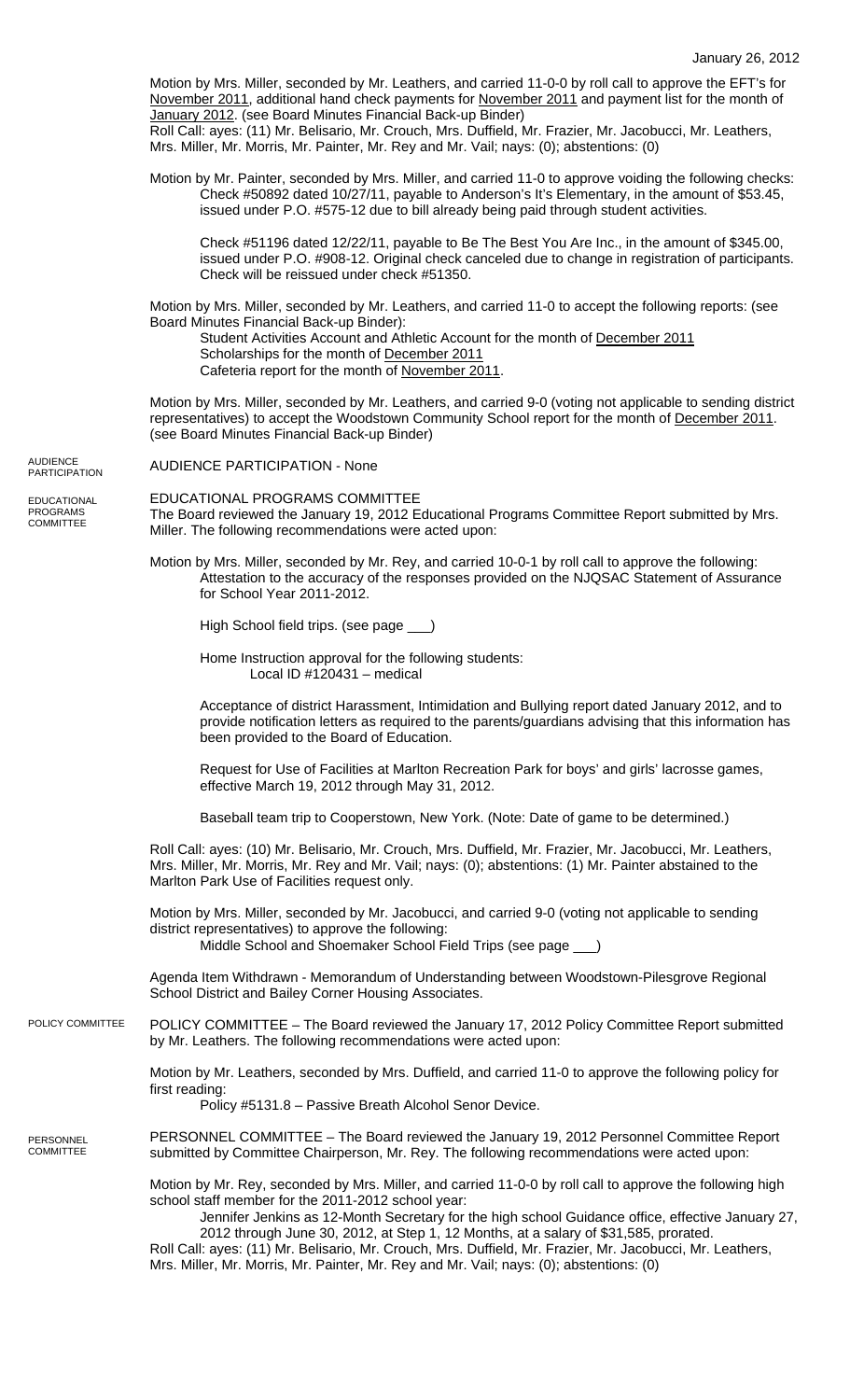Motion by Mr. Rey, seconded by Mrs. Miller, and carried 11-0 to approve the following: Compensation to staff members for workshop attendance. (see page \_\_\_)

High School volunteers for the 2011-2012 school year. (see page \_\_\_)

Professional Development requests as follows:

Thomas Coleman to attend the "Leading at the Speed of Trust" workshop in Utah on April 2-4, 2012. This request is submitted in accordance with the Superintendent's employment contract. (see page \_\_\_)

June Cioffi to attend the 52<sup>nd</sup> Annual Directors of Athletics Association of New Jersey workshop in Atlantic City on March 12-15, 2012. (see page \_

Establish the position of substitute lunchroom aide at the rate of \$8.50 per hour effective February 1, 2012 through June 30, 2012.

Appointment of spring 2012 athletic coaches. (see page \_\_\_)

Additions to the 2011-2012 district substitute list effective January 27, 2012 as follows: Kevin Collins – substitute teacher and substitute instructional assistant.

Maria Juliano – substitute teacher and substitute instructional assistant.

Joshua Mayhew - substitute teacher and substitute instructional assistant.

Ondrea Sicker - substitute teacher and substitute instructional assistant.

Kristina Weiss - substitute teacher and substitute instructional assistant.

Michelle Williamson - substitute teacher and substitute instructional assistant.

Barbara Dolbow - substitute instructional assistant. (Note: Ms. Dolbow was approved at the December meeting as a clerical substitute, but would also like to serve in this capacity.)

Karissa Pagan – clerical substitute. (Note: Ms. Pagan has been on the approved substitute teacher list since 2009, but would also like to serve in this capacity.)

Cathy Koziel – substitute lunchroom aide.

Jennifer Walsh – substitute teacher and substitute instructional assistant.

Don Dunner - substitute teacher (to prevent break in service between coaching positions.)

Compensation to Linda Ayers at the established long-term substitute rate of \$125.00 per day effective January 17, 2012 through February 6, 2012, for substituting in Rosemma Ward's position of guidance counselor.

Motion by Mr. Crouch, seconded by Mr. Frazier, and carried 11-0 to table the agenda motion to establish the extra-duty position of Project Graduation Coordinator for the 2012-2013 school year for further discussion.

Motion by Mr. Rey, seconded by Mrs. Miller, and carried 9-0-0 by roll call (voting not applicable to sending district representatives) to approve the following:

Ratification of Veronica Shute as long-term substitute teacher in the middle school effective December 20, 2011 through January 13, 2012, at the established long-term substitute rate of \$125 per day. (Note: The days in December were for educational services to a specific student, and the January days were to cover the new MD class until Ms. Harvey joined the district on January 17, 2012.)

Leave of absence as follows:

Maternity leave of absence for Lisa O'Brien, 1<sup>st</sup> Grade Teacher, effective on or about March 8, 2012. (see page \_\_\_)

Maternity leave of absence for Megan Kubat, Shoemaker School Special Education Teacher, effective March 12, 2012 through May 25, 2012. (see page \_\_\_)

Maternity leave of absence for Christina Daly, 2<sup>nd</sup> Grade Teacher, effective April 18, 2012 through December 21, 2012. (see page \_\_\_)

Maternity leave of absence for Michelle Delaney,  $8<sup>th</sup>$  Grade Math Teacher, effective May 18, 2012 through December 21, 2012. (see page \_\_\_)

Compensation to staff members for workshop attendance. (see page \_\_\_)

Appointment of Shoemaker School Gifted & Talented staff. (see page \_\_\_)

 Middle School volunteer for the 2011-2012 school year as follows: Amy M. Evans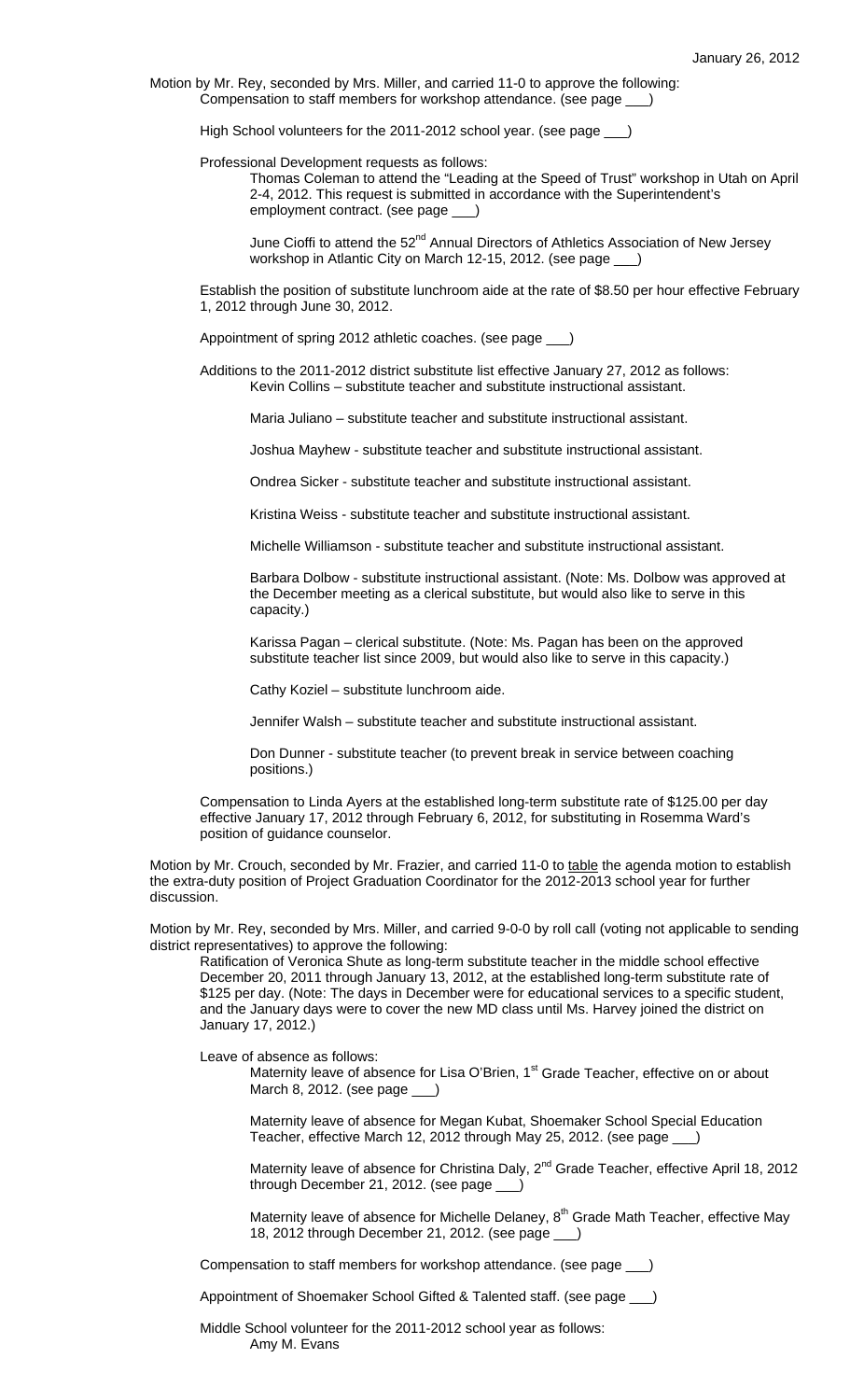Change in pay classification for Jennifer Hildebrand, Shoemaker School teacher, from BA to BA+30, effective February 1, 2012, as in accordance with the negotiated agreement.

Professional Development requests as follows:

Laurie Miles to attend the Foreign Language Educators of New Jersey Annual Spring Conference in Somerset on March 30, 2012. (see page

Christine Nowmos to attend the New Jersey Music Educators Association State Conference in East Brunswick on February 24-25, 2012, (see page \_\_\_)

Appointment of Karma Stark as mentor to Middle School special education teacher Jane Harvey, with a stipend of \$550, prorated to January 27, 2012 through June 13, 2012. Cost to be covered by grand and local funds.

Roll Call: ayes: (11) Mr. Belisario, Mr. Crouch, Mrs. Duffield, Mr. Frazier, Mr. Jacobucci, Mr. Leathers, Mrs. Miller, Mr. Morris, Mr. Painter, Mr. Rey and Mr. Vail; nays: (0); abstentions: (0)

FINANCE/FACILITIES TRANSPORTATION COMMITTEE

The Board reviewed the January 17, 2012 Finance /Facilities/ Transportation Committee Report submitted by Committee Chairperson, Mrs. Duffield. The following recommendations were acted upon:

Motion by Mrs. Duffield, seconded by Mr. Painter, and carried 10-1-0 by roll call to approve the following: Salem County Vocational Technical Schools In-County tuition contract for the 2011-2012 school year in the amount of \$17,400.00.

Acquisition of network and wireless infrastructure components from TransTec Services through a 5 year lease purchase in the amount of \$33,379.06 per year at an interest rate of 2.89%.

Acceptance of donation from Woodstown Soccer in the amount of \$500.00.

Regional Enrichment & Learning Center (REAL) agreement for supplemental educational services commencing on December 8, 2011 through August 31, 2012.

Set tuition rates for the 2012-2013 school year as follows:

WHEREAS, the Woodstown-Pilesgrove Regional Board of Education must, by law, set the tuition rates for 2012-2013, and

WHEREAS, the Woodstown-Pilesgrove Regional Board of Education must, by law, use the forms devised by the Commissioner of Education for the calculation of same.

THEREFORE, the Woodstown-Pilesgrove Regional Board of Education adopts the tuition rates for the 2012-2013 school year as follows:

THEREFORE, authorizes the Board Secretary/Business Administrator to enter into contracts with all districts for the purpose of tuition payment for the 2012- 2013 school year.

Fire/Security Drills performed at the high/middle school for the month of December 2011.

Contract with Gloucester County Special Services School District for route Y951 (Quote) to transport one high school student (NJ SMART #7531879682) from Glassboro area to and from Woodstown High School beginning December 15, 2011 through the remainder of the 2011- 2012 school year at a per diem of \$147.20, plus 7% administration fee, and mileage increase/decrease of \$1.50.

Roll Call: ayes: (10) Mr. Belisario, Mrs. Duffield, Mr. Frazier, Mr. Jacobucci, Mr. Leathers, Mrs. Miller, Mr. Morris, Mr. Painter, Mr. Rey and Mr. Vail; nays: (1) Mr. Crouch voted no on the acquisition of network and wireless infrastructure components from TransTec Services only; abstentions: (0)

Motion by Mrs. Duffield, seconded by Mr. Painter, and carried 9-0-0 by roll call (voting not applicable to sending district representatives) to approve the following:

Placement of elementary school student #4374457425 at the Gloucester County Special Services School District in the amount of \$20,944 (prorated) effective December 12, 2011 through the remainder of the 2011-2012 school year.

Instructional Services provided by Professional Education Services for middle school student # 1563357133 in the amount \$30.00 per hour for approximately four to six weeks, effective December 16, 2011.

FINANCE/FACILITIES / TRANSPORTATION **COMMITTEE**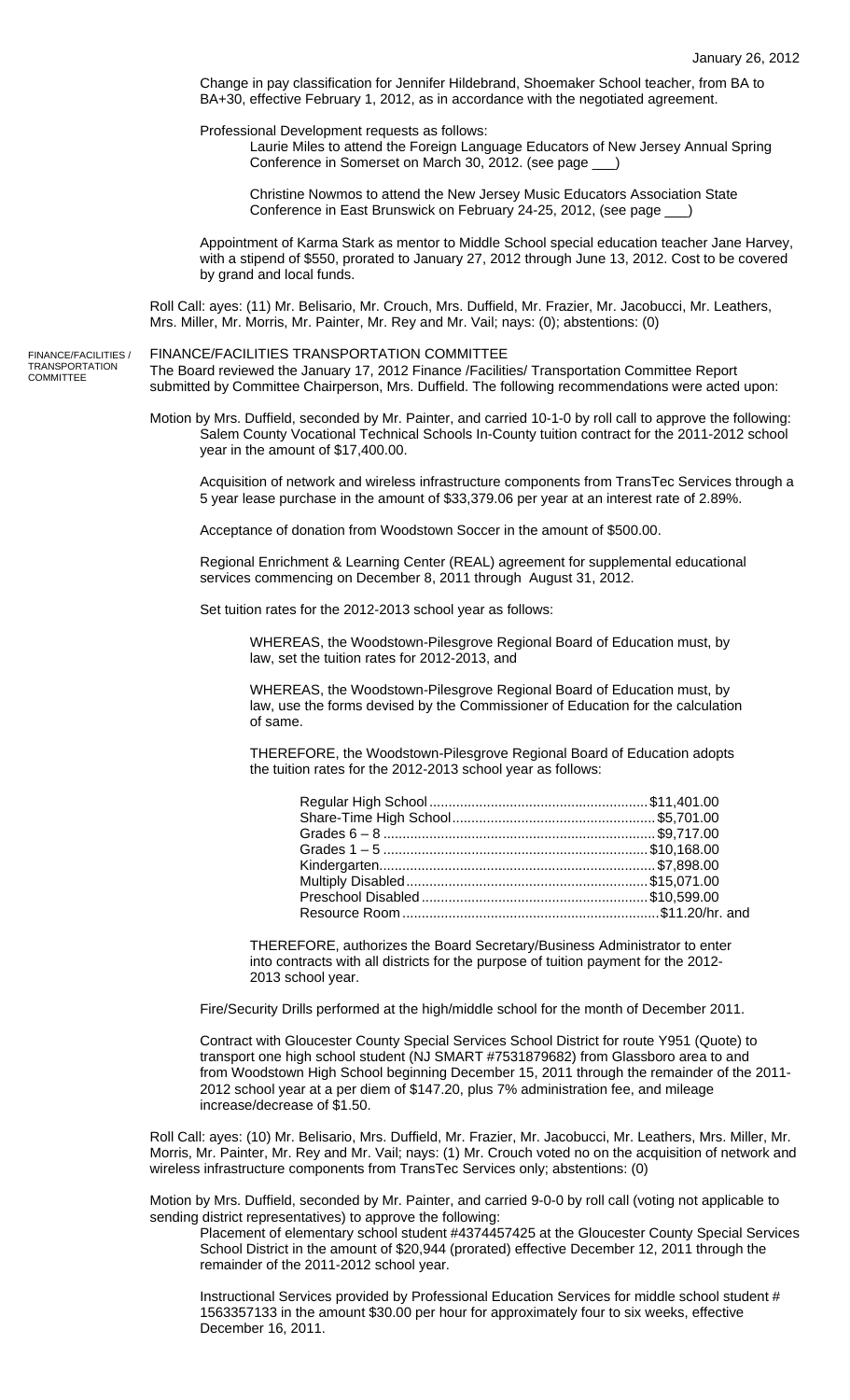|                                    | Fire/Security Drills performed at the Mary S. Shoemaker School for the month of December 2011.                                                                                                                                                                                                                                                                                                                                                                                                                                                                                                                                                                                                                                       |
|------------------------------------|--------------------------------------------------------------------------------------------------------------------------------------------------------------------------------------------------------------------------------------------------------------------------------------------------------------------------------------------------------------------------------------------------------------------------------------------------------------------------------------------------------------------------------------------------------------------------------------------------------------------------------------------------------------------------------------------------------------------------------------|
|                                    | Roll Call: ayes: (9) Mr. Crouch, Mrs. Duffield, Mr. Frazier, Mr. Jacobucci, Mr. Leathers, Mrs. Miller, Mr.<br>Painter, Mr. Rey and Mr. Vail; nays: (0); abstentions: (0)                                                                                                                                                                                                                                                                                                                                                                                                                                                                                                                                                             |
|                                    | Motion by Mrs. Duffield, seconded by Mr. Painter, and carried 7-2-0 by roll call to approve the following:<br>Resolution to approve the Mary S. Shoemaker roof project #5910-060-12-1000. Project will be<br>funded with local funds as no state funding is available.<br>Roll Call: ayes: (7) Mrs. Duffield, Mr. Jacobucci, Mr. Leathers, Mrs. Miller, Mr. Painter, Mr. Rey and Mr.<br>Vail; nays: (2) Mr. Crouch and Mr. Frazier; abstentions: (0)                                                                                                                                                                                                                                                                                 |
|                                    | Motion by Mrs. Duffield, seconded by Mr. Painter, and carried 8-1-0 by roll call to approve the following:<br>Resolution to authorize Spiezle Architectural Group to submit the Mary S. Shoemaker School<br>Roof Replacement project #5910-060-12-1000 to the New Jersey Department of Education on<br>behalf of the Woodstown-Pilesgrove Regional School District Board of Education as previously<br>approved at the November 2012 Board meeting. (Note: Project number has been added to the<br>motion.)<br>Roll Call: ayes: (8) Mr. Crouch, Mrs. Duffield, Mr. Jacobucci, Mr. Leathers, Mrs. Miller, Mr. Painter, Mr.                                                                                                            |
|                                    | Rey and Mr. Vail; nays: (1) Mr. Frazier; abstentions: (0)                                                                                                                                                                                                                                                                                                                                                                                                                                                                                                                                                                                                                                                                            |
| OLD BUSINESS                       | <b>OLD BUSINESS - None</b>                                                                                                                                                                                                                                                                                                                                                                                                                                                                                                                                                                                                                                                                                                           |
| <b>NEW BUSINESS</b>                | <b>NEW BUSINESS</b><br>Mr. Crouch made a motion which was then seconded by Mr. Rey to approve establishing the Election of<br>Members of the Woodstown-Pilesgrove Regional Board of Education as the First Tuesday after the First<br>Monday in November. After a short discussion, the following motion was made:                                                                                                                                                                                                                                                                                                                                                                                                                   |
|                                    | Motion by Mr. Crouch, seconded by Mr. Rey, and carried 11-0 to table the above motion<br>concerning the Election until further discussion.                                                                                                                                                                                                                                                                                                                                                                                                                                                                                                                                                                                           |
| OTHER REPORTS                      | <b>OTHER REPORTS</b><br>The following verbal reports were given:<br>Mr. Vail, President, had nothing to report.                                                                                                                                                                                                                                                                                                                                                                                                                                                                                                                                                                                                                      |
|                                    | Mr. Coleman, Superintendent, reported on the following:<br>EE4NJ training seminar that administration was involved in.<br>$\bullet$                                                                                                                                                                                                                                                                                                                                                                                                                                                                                                                                                                                                  |
|                                    | Mr. Rizzo, Business Administrator, reported on the following:<br>Open Public Meetings Act letter from Mr. Schmidt and correspondence.<br>$\bullet$                                                                                                                                                                                                                                                                                                                                                                                                                                                                                                                                                                                   |
| ADMINISTRATIVE<br><b>REPORTS</b>   | <b>ADMINISTRATIVE REPORTS</b><br>The Administrative Reports were attached to Superintendent's Monthly Report and delivered under<br>separate cover.                                                                                                                                                                                                                                                                                                                                                                                                                                                                                                                                                                                  |
| SENDING DISTRICT<br><b>REPORTS</b> | SENDING DISTRICT REPORTS<br>Mr. Morris - Alloway Rep., had nothing to report.                                                                                                                                                                                                                                                                                                                                                                                                                                                                                                                                                                                                                                                        |
|                                    | Mr. Belisario - Upper Pittsgrove Rep., had nothing to report.                                                                                                                                                                                                                                                                                                                                                                                                                                                                                                                                                                                                                                                                        |
| <b>SACC REPORT</b>                 | SCHOOL AGE CHILD CARE (SACC) REPORT - Mrs. Miller had nothing to report.                                                                                                                                                                                                                                                                                                                                                                                                                                                                                                                                                                                                                                                             |
| <b>DELEGATE REPORT</b>             | <b>DELEGATE REPORT</b><br>Mrs. Miller reported that the NJSBA convention will be held in Atlantic City in October 2012.                                                                                                                                                                                                                                                                                                                                                                                                                                                                                                                                                                                                              |
| <b>FUTURE MEETINGS</b>             | <b>FUTURE MEETINGS</b><br>January 30, 2012 - Finance/Facilities Committee, 5:30 p.m., district office<br>February 13, 2012 - Policy Committee, 5:30 p.m., district office<br>February 13, 2012 - Finance/Facilities Committee, 6:30 p.m., district office<br>February 15, 2012 - Personnel Committee, 5:30 p.m., district office<br>February 15, 2012 - Ed Programs Committee, 6:30 p.m., district office<br>February 23, 2012 - Regular Board Meeting, 7:00 p.m., Mary Shoemaker School Library                                                                                                                                                                                                                                     |
| FOR YOUR<br><b>INFORMATION</b>     | FOR YOUR INFORMATION<br><b>Enrollment Reports</b><br><b>Suspension Reports</b>                                                                                                                                                                                                                                                                                                                                                                                                                                                                                                                                                                                                                                                       |
| <b>EXECUTIVE SESSION I</b>         | RECESS INTO EXECUTIVE SESSION I<br>Motion by Mr. Crouch, seconded by Mrs. Miller and carried 11-0-0 by roll call, that the Board of Education<br>adjourn, by resolution, into Executive Session, from which the general public is excluded, to discuss items<br>in accordance with N.J.S.A. 10:4-12b. Matters discussed in executive session will remain confidential<br>until such time the need for confidentiality no longer exists. (9:08 P.M.)<br>a. Purchase of Real Property with Public Funds<br>b. Personnel Matter<br>Roll Call: ayes: (11) Mr. Belisario, Mr. Crouch, Mrs. Duffield, Mr. Frazier, Mr. Jacobucci, Mr. Leathers,<br>Mrs. Miller, Mr. Morris, Mr. Painter, Mr. Rey and Mr. Vail; nays: (0); abstentions: (0) |
|                                    |                                                                                                                                                                                                                                                                                                                                                                                                                                                                                                                                                                                                                                                                                                                                      |

Motion by Mr. Belisario, seconded by Mr. Painter, and carried 11-0 to resume the public portion of the meeting at 9:22 p.m. RESUME PUBLIC PORTION